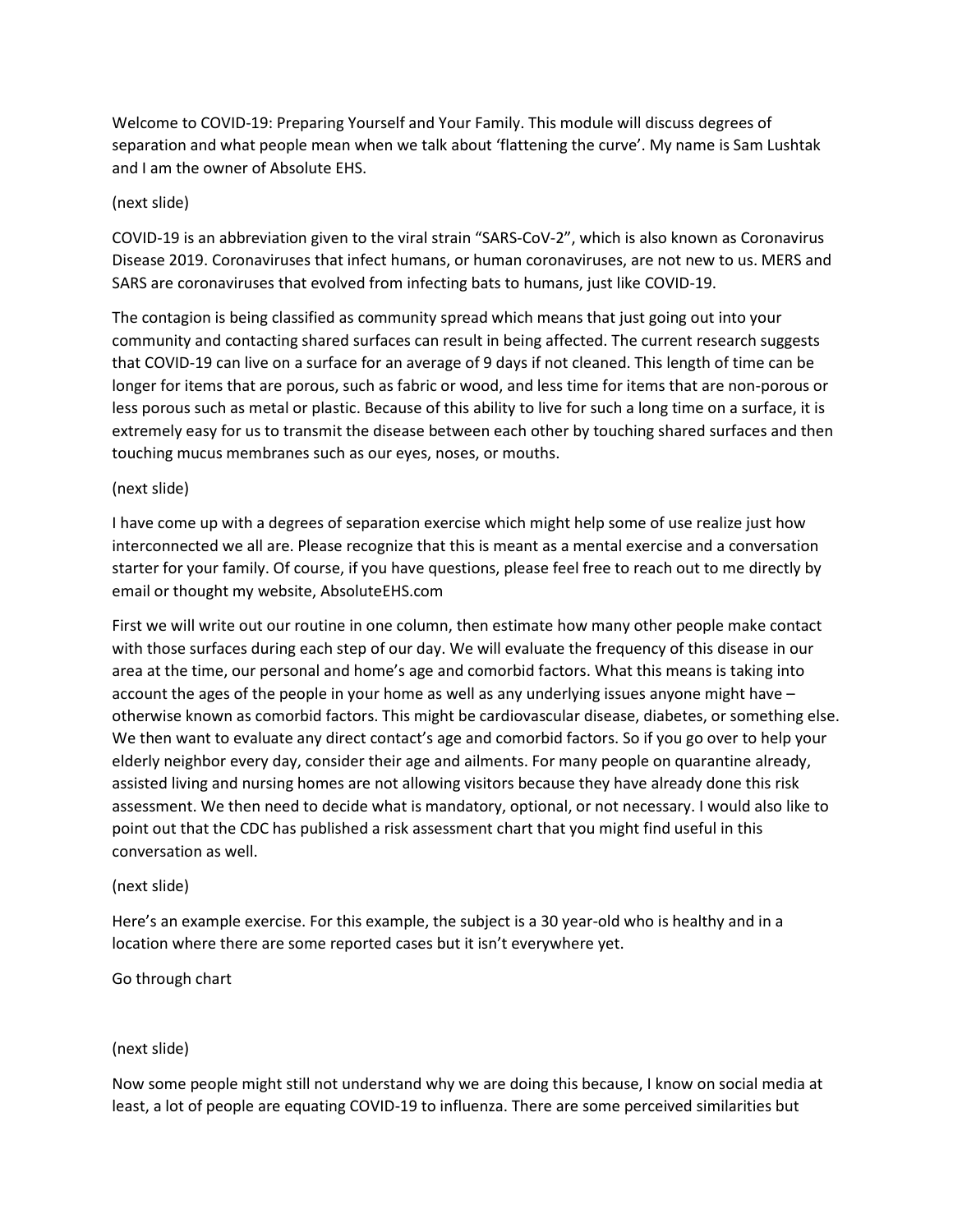some major differences as well. Firstly, the biggest similarity is how to combat it and that is by practicing good hygiene – wash your hands with soap and water, clean your clothes with laundry detergent – and social distancing – keep a minimum of 6' between yourself and others.

#### Go through chart

#### (next slide)

This flattening the curve diagram is everywhere now and it's worth discussing to make sure we all understand why we are doing this. The pink curve shows what happens if we all get sick at once, we do not practice good hygiene, social distancing, or quarantining. That looks like it's ok because then we are all over it quickly but if you look at the dashed line, that line indicates the capacity of our healthcare system. As you can see, the pink curve will completely overwhelm our healthcare system as it stands. I would also like to point out that if the doctors and hospitals are inundated with COVID-19 cases, contaminations, and people 'just there to see if they have it', this will take away from those who are giving birth this spring, going through chemotherapy treatments, people with bacterial infections, or broken bones, basically things our healthcare system has to deal with normally.

If we practice good hygiene, social distancing, and even a slight change in our interactions with common surfaces – for example one shopping trip for a two week period instead of going to the grocery store three times a week every week – we can reduce our chances of getting sick and flatten the curve into what you see in grey. This is just below our healthcare system's capacity but this would also mean that everyone who needs assistance will be able to get assistance.

#### (next slide)

If you must go outside, consider leaving your purse, shoes, umbrella, jacket, or gloves by the door. If you live in a climate or a home that allows for it, you can leave these items outside of your home so you reduce the chances of contamination inside and throughout your home. As soon as you walk in, wash your hands, wipe down your phone, keys, and doorknob. You might then consider wiping down any other supplies that you use both indoors and outdoors such as a wheel chair, crutches, or inhaler. We want to be more thoughtful about what our kids take outside as well - a plastic or metal toy will be easier to clean by your front door than a stuffed animal. While this is difficult to think about for many parents – myself included – we really want to avoid going on a trip, having parties, or even having playdates. If you must have a playdate, consider that degrees of separation exercise and have just the kid over, or the kid and one parent. This is really still only advisable if it is considered low risk for your area and it is needed for mental health reasons otherwise let kids have skype playdates. I know my daughter thinks snapchat, or 'funny pictures on the phone' is a lot of fun and we can do that with other family members.

Finally, consider your daily routine. If you wear contact lenses, scrub your hands before taking them out or putting them in, if you wear glasses you will want to disinfect those regularly throughout the day, we tend to fidget with our glasses without realizing it. Also, if you wear makeup, consider stopping all together or minimally avoiding the use of makeup around your mouth, nose, and eyes.

(next slide)